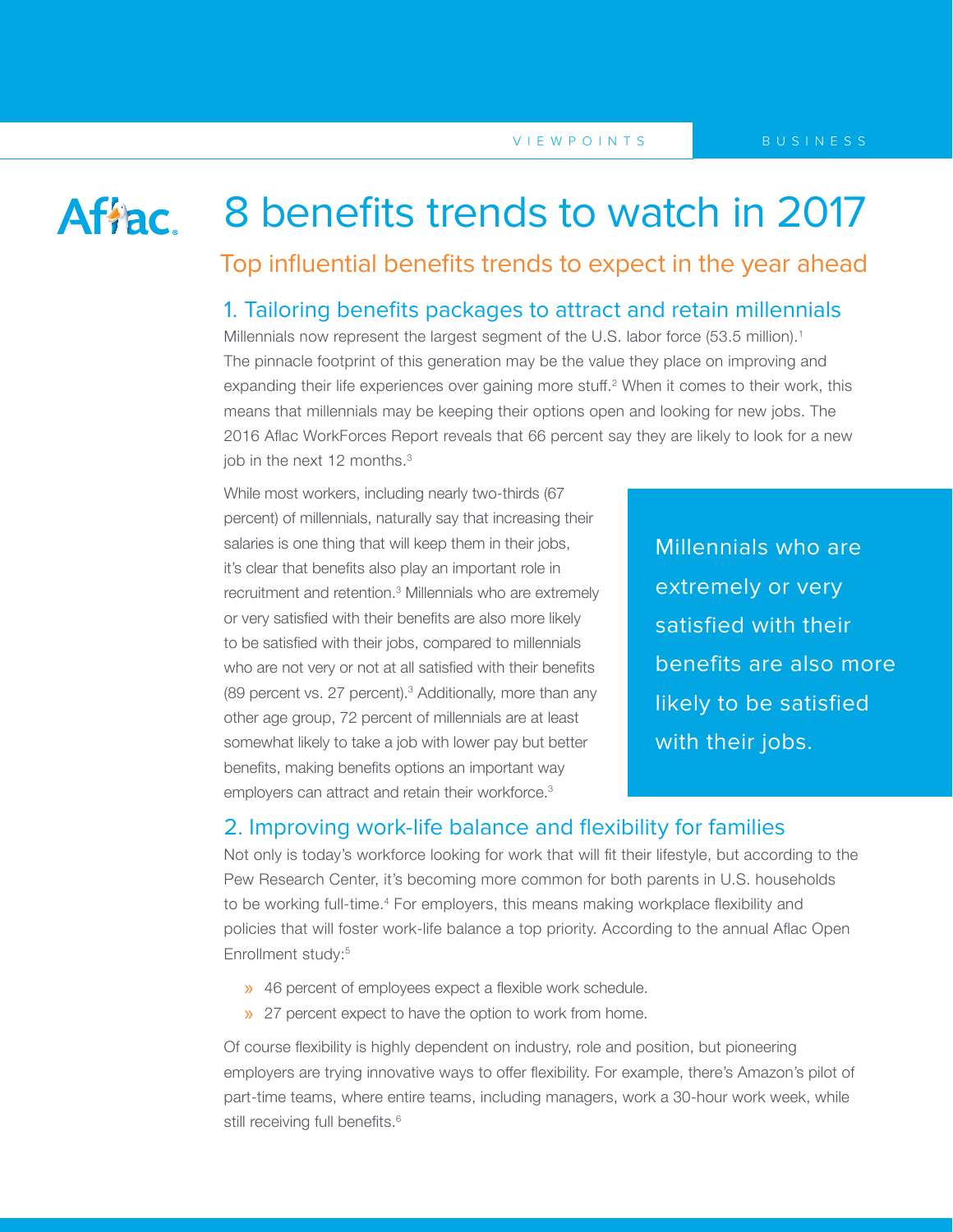## 3. Enrollment technologies for employers and their workforce

The Aflac Open Enrollment study asked employees to describe an ideal benefits enrollment experience. Half said they'd prefer their benefits enrollment process to be more like Amazon.com, with easy-to-compare options online – something many health insurance exchanges are beginning to accomplish. In 2016, 16 percent of employers projected they'd move employee health insurance benefits to exchanges, up from 6 percent in 2014 and 2015. $3$  These online marketplaces caught on slower than some predictions, but they continue to bring promising benefits solutions for businesses, with one-stop shopping and improved enrollment experiences that many consumers have come to expect. Leveraging these tools could help to alleviate some of the current benefits enrollment challenges.

#### **In an ideal world, my benefits enrollment process would be more like…**

**Amazon.com Retail store (e.g., grocery store or mall) Redbox Groupon eBay None of these 50% 7% 19% 6% 4% 14%**

**Respondents chose from: Amazon.com, with easy-to-compare options online; A retail store, where I can talk to someone and make my purchase in person; Redbox, with a variety of options available at a kiosk where I shop; Groupon, with daily deals; eBay, with auction pricing; and none of these.**

#### 4. Wellness technologies helping to cut inefficiencies

Advances in medical technology could be making employer wellness programs more effective. The 2016 Aflac WorkForces Report found that 54 percent of employers have a companysponsored wellness program – up considerably from 30 percent in 2012.<sup>3</sup> Of those offering a new or emerging wellness option, like telemedicine, an on-site medical clinic, wearable devices or an on-site pharmacy, over half said the service has reduced overall employee health costs. Additionally, among employees offered a wellness program, 61 percent of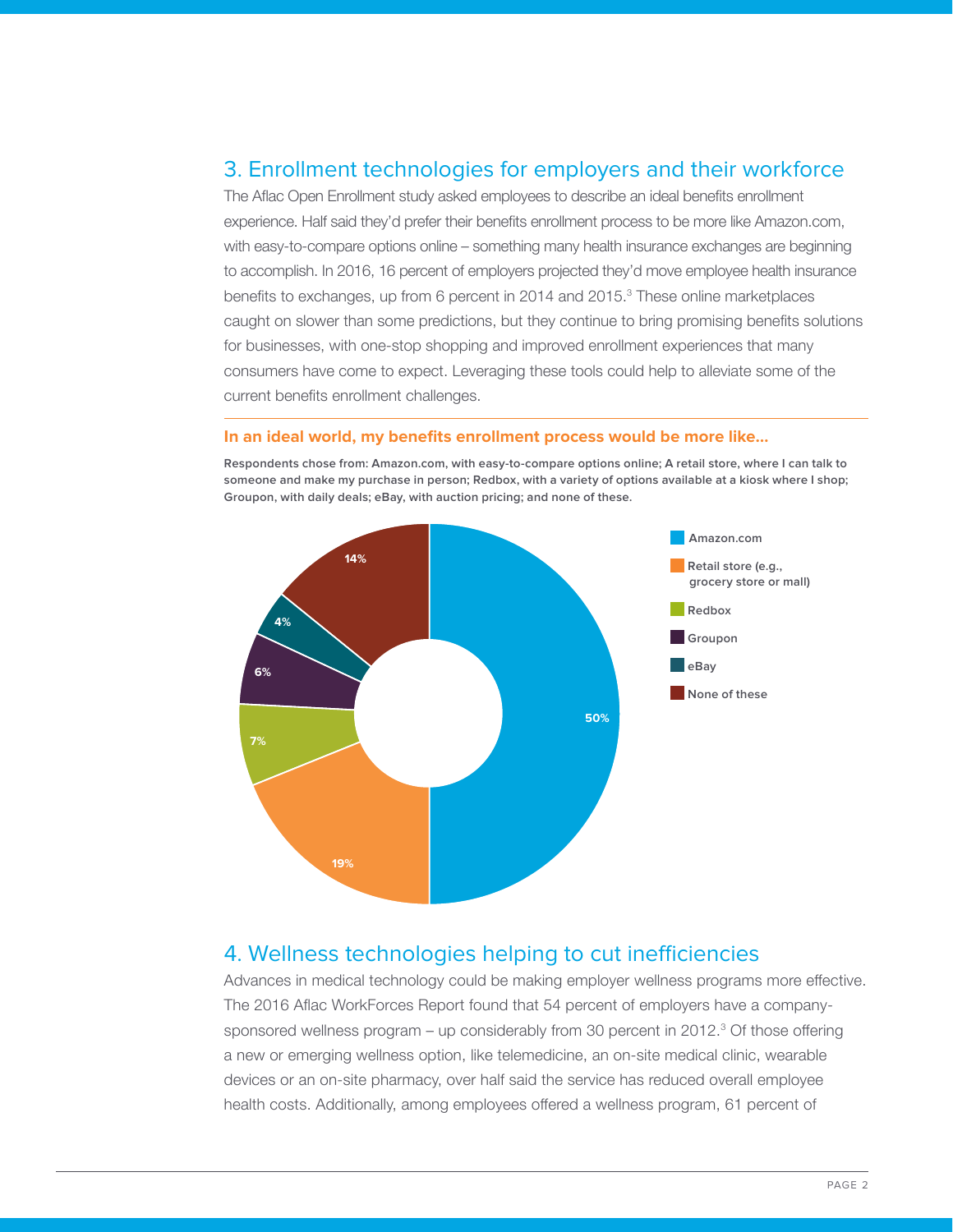employees agree that they've made healthier lifestyle choices because of their company's wellness program. And employees who participated in wellness programs offered at their workplaces had higher levels of job satisfaction.



#### **Company-sponsored wellness programs are on the rise.**

## 5. Outsourcing benefits administration and resources

Six years into the enactment of health care reform, employers increasingly understand health care reform legislation. In fact, 93 percent of employers say they understand it somewhat, very or extremely well.<sup>3</sup> Still, with significant reporting requirements, employers are mixed when it comes to being prepared. Nearly half said they're very well-prepared for reporting requirements, leaving another 52 percent only somewhat or not very well-prepared to comply with IRS reporting rules.<sup>3,7</sup> With so many new demands, employers are looking for additional support. In fact, 68 percent of employers are interested in outsourcing at least one benefits administration service to a third party. Employers can find additional assistance through benefits brokers.<sup>3</sup>

#### **Offering a broker or benefits consultant impacts turnover and productivity.**



• The benefits their company offers enables them to reduce turnover **(80 percent)** compared to **66 percent** of those that don't use a broker or benefits advisor.

• The benefits their company offers increases worker productivity **(75 percent)** compared to **65 percent** of those that don't use a broker or benefits consultant.

*NOT* **using brokers or benefits consultants**

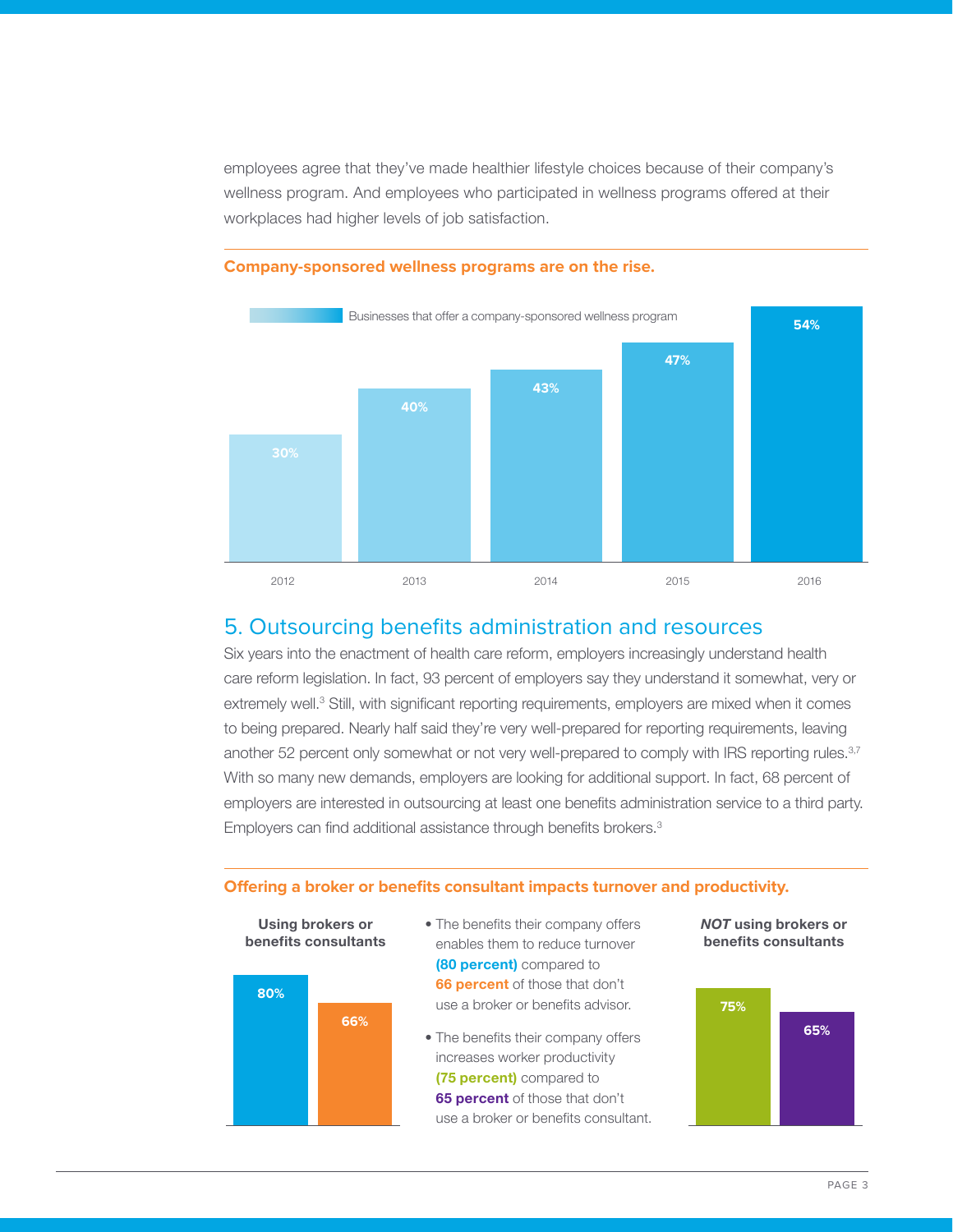## 6. Rising demand for voluntary insurance

Voluntary insurance isn't a new benefits option, but it is becoming more of a fundamental component of the employee-benefits package. These policies include supplemental life, disability, critical illness, hospital, accident, cancer insurance and much more. They pay policyholders cash benefits when they are sick or injured and are usually applied for through an employee's workplace.

With the cost of health insurance and out-of-pocket costs rising, it's no surprise that nearly 4 in 5 (79 percent) employees see a growing need for voluntary insurance today compared to last year.<sup>3</sup>

#### **Taking a closer look, employees enrolled in workplace voluntary insurance are more likely to say they're:**

**Enrolled in voluntary workplace benefits**



- Extremely or very satisfied in their jobs **(78 percent)** compared to those who aren't offered voluntary insurance by their employers **(57 percent)**.
- Extremely or very satisfied with their overall benefits packages **(75 percent)** compared to those who aren't offered voluntary insurance by their employers **(46 percent)**.
- Extremely or very prepared to pay out-of-pocket expenses not covered by major medical/health insurance **(51 percent)** compared to those who aren't offered voluntary insurance by their employers **(21 percent)**.



## 7. Lower-value plans requiring more benefits education

Many studies continue to find a trend toward high-deductible health plans and lower-valued plans with higher out-of-pocket costs for employees.<sup>3,8</sup> The reality is that employers are faced with a balancing act to offer robust benefits while staying within their budget constraints. As more employers move to these types of plans, benefits education will be especially important for the workforce and even more so for millennials. Not only are millennials more likely than non-millennials to say they chose an HDHP and that it was their only option, but they're also more likely to express negative experiences with their HDHPs and to say they didn't understand how an HDHP really works.<sup>5</sup>

#### **Education about high-deductible health plans is especially important to millennials.**



**Millennials are more likely than non-millennials to say they chose an HDHP and that it was their only option. They're also more likely to express negative experiences with their HDHPs:1**